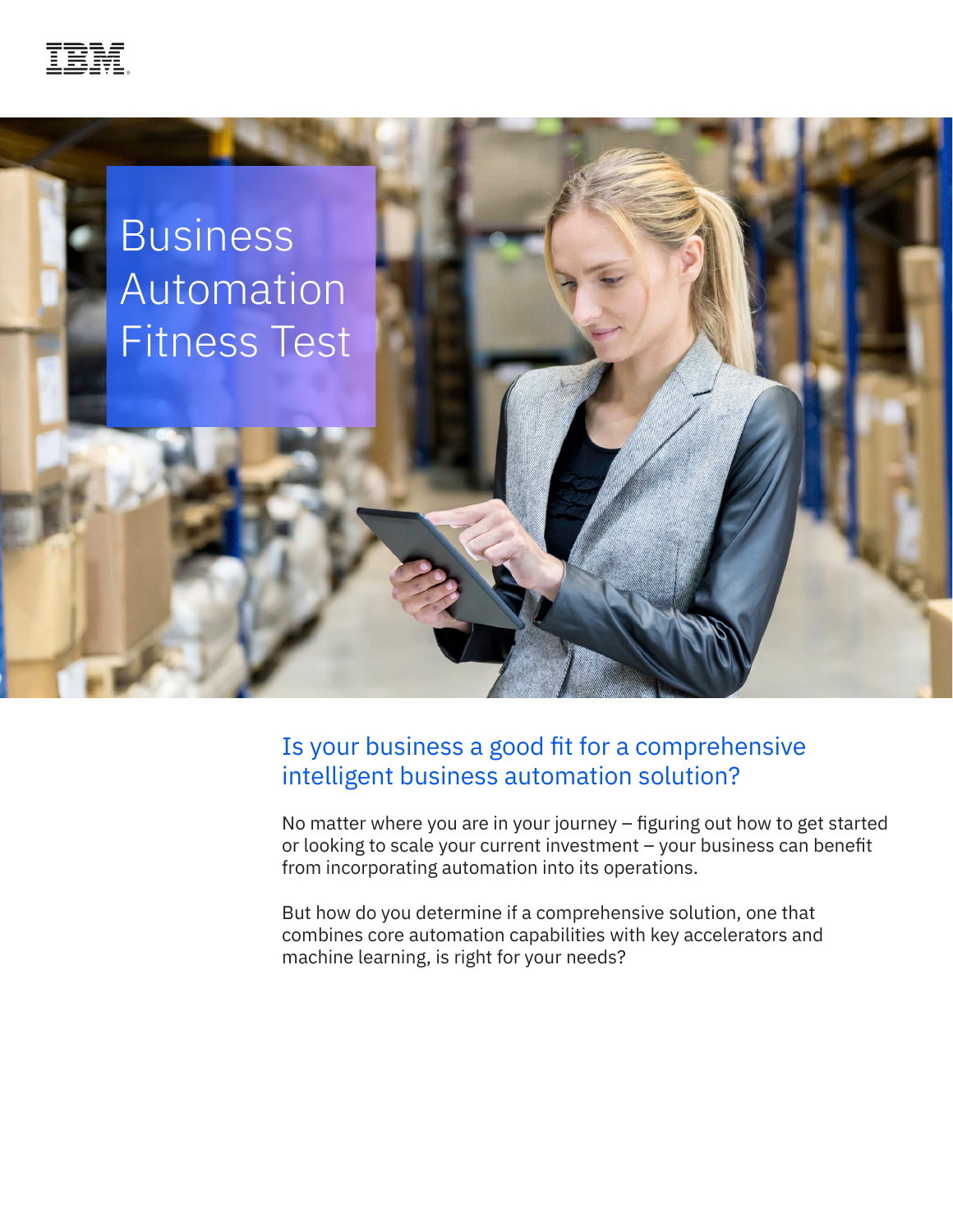Use the table below to assess your readiness based on your business needs. Check (**✓**) each item you are doing now or planning to do. Count each checkmark as 1 point. Calculate your points and use the guide below to determine your fit.

| Doing this now or<br>planning to within the<br>next 3 years | <b>Business need</b>                                                                                            |
|-------------------------------------------------------------|-----------------------------------------------------------------------------------------------------------------|
|                                                             | Reduce time spent manually classifying<br>and understanding content and<br>documents                            |
|                                                             | Extract information and data from<br>different types of documents (structured<br>or unstructured content)       |
|                                                             | Enable collaboration across business<br>users and IT to model business<br>processes                             |
|                                                             | Increase straight-through processing                                                                            |
|                                                             | Improve business rules and decision<br>models using machine learning and AI                                     |
|                                                             | Minimize the time spent performing<br>manual activities involving multiple<br>systems and business applications |
|                                                             | Gain an accurate understanding of as-is<br>process and task flows                                               |
|                                                             | Pinpoint operational inefficiencies<br>and bottlenecks                                                          |
|                                                             | Use bots to automate repetitive tasks<br>and enhance worker productivity                                        |
|                                                             | Make adjustments to improve<br>operations based on data-driven<br>insights                                      |
| Total $\_$                                                  |                                                                                                                 |